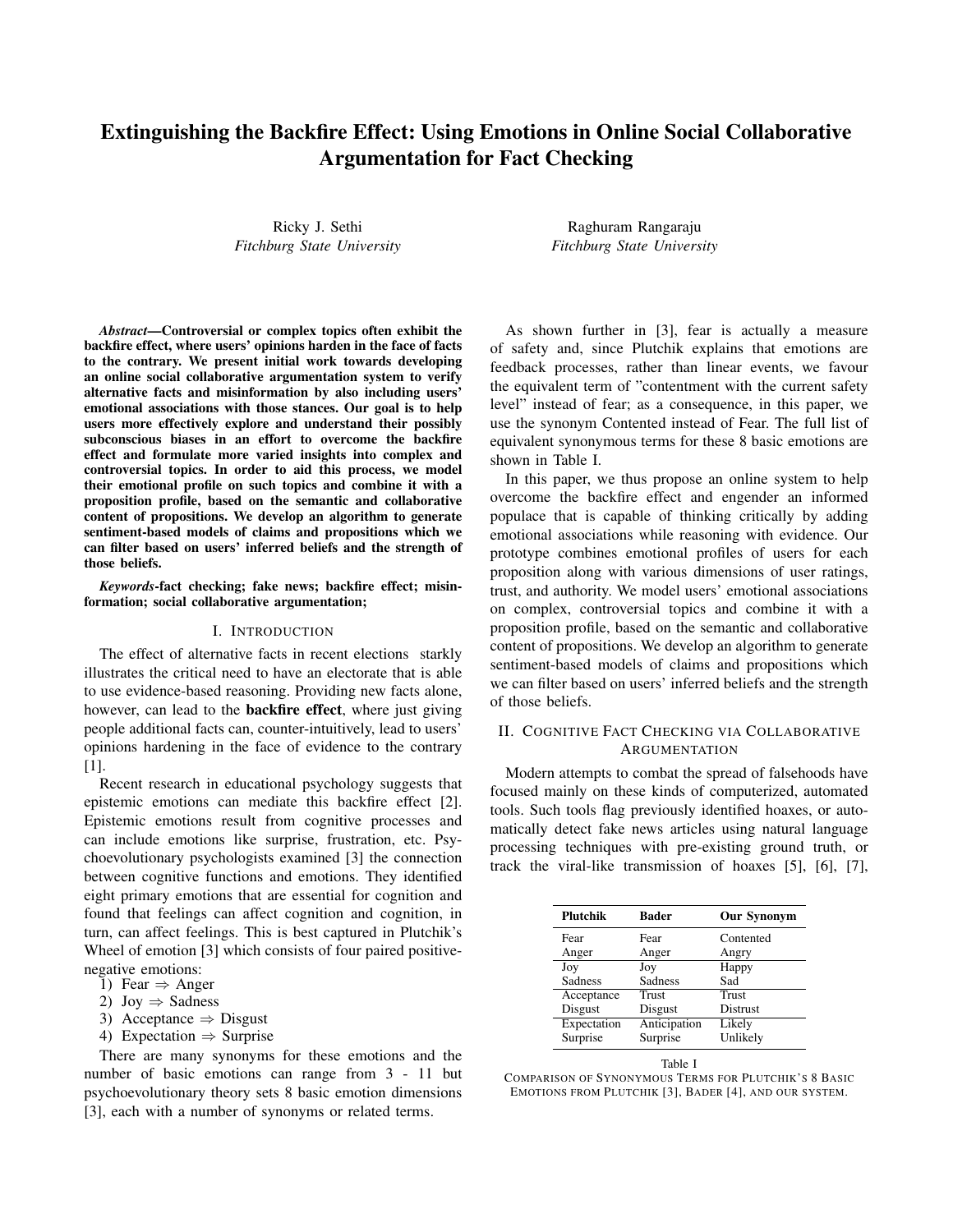

Figure 1. Formal Argumentation Components: Stance  $\Rightarrow$  Claims  $\Rightarrow$ Evidence and Sources

[8], [9]. None of them, however, focus on verifying the statements contained in news and opinion articles.

Critical thinking and evidence-based reasoning are essential for countering propaganda and misinformation intended to manipulate public opinion [10], [11]. In particular, formal argumentation has been shown to be a natural, substantiated approach for analyzing the veracity and reliability of assertions and claims [12], [13]. In fact, in considering how to assess critical thinking, [13] asserts the need to identify conclusions, reasons, and assumptions as well as judging the quality of arguments and developing positions on an issue. Using this sort of evidence based reasoning not only has the potential to identify fake news to a greater extent but also to imbibe users with the critical thinking ability to navigate future fake news articles.

### *A. Our Argumentation Model*

Following the approach of [14], we use formal argumentation to help analyze alternative facts. Thus, we also define an argument as being composed of Stances, Claims, and Evidence as shown in Figure 1. Both Claims and Evidence are supported by Sources, typically web documents. A Claim is either an inference or a conclusion while Evidence (sometimes called a Premise) provides the support for that Claim.

We thus create an argumentation Graph,  $G_A = (V, E, f)$ , composed of a set of vertices,  $V$ , edges,  $E$ , and a function,  $f$ , which maps each element of  $E$  to an unordered pair of vertices in V. Each fundamental Claim, Evidence, or Source in an argument thus constitutes an atomic argumentation component,  $v_a$ , and is embedded as a vertex in the graph such that  $v_a \in V$ . The vertices contain not just the component's semantic content, but also the ratings, authority, trust, and other attribute dimensions of each atomic argumentation component, including Sources. The edges  $e \in E$  contain weights along the various dimensions of user ratings, trust, and authority as well as a pro/con designation for the connection. The argumentation framework also incorporates semantic web and linked open data principles.

#### III. EMOTIONAL FACT CHECKING

People are interested in alternative opinions [15] and social opinions on controversial topics are of significant interest to the public. This can become a problem as people sometimes form echo chambers with selective exposure to similar views. Even approaches like collaborative filtering for fake news detection can often lead to these echo chambers of like-minded people and ideas, thus further entrenching ideas in people's minds [16].

In fact, helping mitigate or at least assess the polarization of opinions can reduce this selective exposure to information [17], [18], [19]. Without the availability of such mechanisms, people only give heed to those views that are consistent with their own extant views.

On the other hand, tools that help people see and examine opposing views, or even just point out different perspectives on the topic, can help reduce the selective exposure. Such social opinions on controversial topics often exhibit emotions of opposite polarity when people have opposite stances on a topic. Quantifying the emotions associated with topics helps users gauge the general sentiment of the public [15], as well as allowing people to pay attention to those topics that have the most significance for them.

#### IV. THE EMOTIONAL SIGNATURE

As discovered by [4], opinions express emotion towards the subject as well as emotions elicited *by* the subject. Although [4] explored this in the the context of opinions about movies, we use the general case of opinions on any subject in this paper. Following that line of thought, we quantify the emotional signature of each of the claim nodes,  $v_{claim}$ , in an argumentation graph,  $G_A$ .

We therefore modify the emotional signature [4] to be:

$$
e_n = \frac{r_n^C}{P^C} \tag{1}
$$

where the **emotional signature**,  $e_n$ , represents the weight of each of the eight emotions,  $n \in 1...8$ , from Plutchik's Wheel, normalized to the range  $[0, 1]$  for a particular proposition, P. We calculate  $r_n^C$  as the total number of ratings of emotion, *n*, in a Claim,  $\hat{C}$ , and  $P^C$  as the total number of Claims, C, in a Proposition, P.

In Figure 2, we show Plutchik's Radar for Emotional Signatures of three Propositions; the first proposition is shown in Figure 3. The emotions on Plutchik's Radar as shown in Figure 2 are mapped to the emotions on the original Plutchik's Wheel of emotions [3].

Individual propositions can be clustered into topics, either semantically or via topic-modeling approaches. We can then use such Plutchik Radar charts to compare emotional signatures of different topics. This allows us to classify different topics by their overall emotional signatures distributions, as well.

## V. INTERFACE DESIGN PRINCIPLES

We derived three design principles, based on previous research [15], [16], [18], [20], that would support our goal to allow people to get multiple viewpoints on a complex topic, use evidence-based reasoning, and incorporate emotional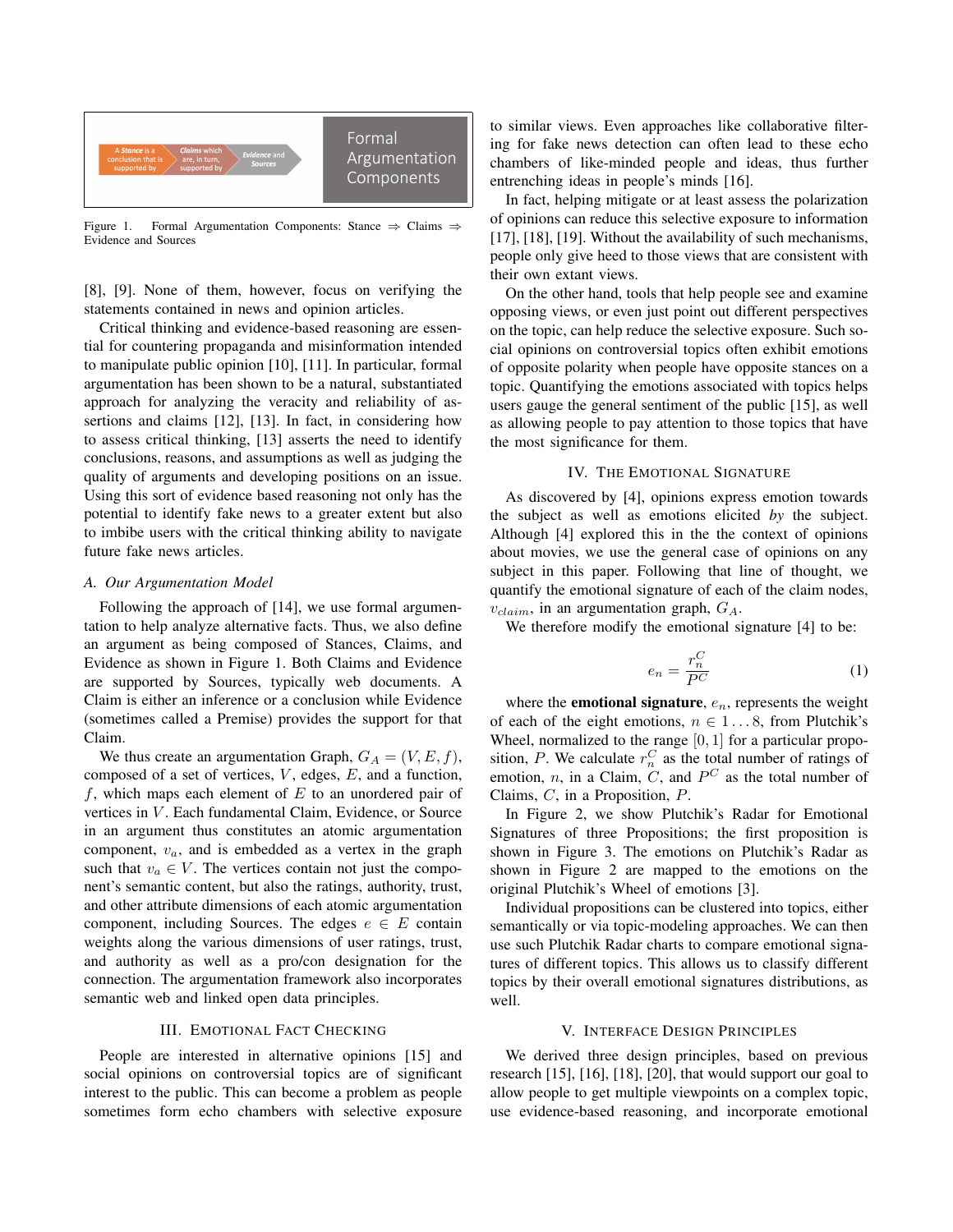

Figure 2. Plutchik's Radar for Emotional Signatures of three Propositions. The emotions on Plutchik's Radar are mapped to the emotions on Plutchik's Wheel.

associations to allow people to filter different perspectives. These design principles are:

- 1) Summarize support for different stances on a topic as determined by people's reactions and ratings, degree of emotion associated with a proposition, and the variety of social opinions.
- 2) Show degree and kind of emotional investment in each topic at different granularity. Users should be able to view emotional association at Stance and Claim levels and generalization.
- 3) Provide filters based on semantic support and emotional reactions inferred via NLP from semantic content as well as from sentiments self-expressed by users via Plutchik's emotions and depth of feeling.

# VI. COMBINING EMOTIONS AND SOCIAL COLLABORATIVE ARGUMENTATION

The final online system combines these two components of cognition via critical thinking and of emotional associations into one intelligent interface. We combine the emotional signature, the depth of feeling, and the ratings captured in the edges of the argumentation graph.

In the user interface, we record both emotions and depth of feeling as seen in Figure 3. The callouts pop out on an on-hover event and the emotions range from Blue to Red (for positive and negative emotions, respectively) while the depth of feeling ranges from Dark Yellow to Dark Brown (for positive and negative feeling, respectively).

In addition, users can pick more than one emotion in the emotional call-out; i.e., they can make up to four selections, one for each of the positive-negative emotional pairs. However, users can only select a single depth of feeling rating on the depth of feeling slider callout. We further keep track of emotions and depth of feeling/sentiment on both a per-user basis as well as a per-claim basis, which is used in the per-Stance and per-Proposition bases, as well. These also feed into per-Topic basis evaluations.

The emotional signature, as defined in Section IV, is normalized to the range  $[0, 1]$ . The depth of feeling, or sentiment, is also normalized in the range [0, 1]. For a set of claims, we extract the edges based on the filters employed by the user, from the argumentation graph,  $G_A$ . These edges  $e \in E$  contain an amalgam weight, also normalized to the range of  $[0, 1]$ , of the weights along the various dimensions of user ratings, trust, and authority. Pro-Con designations determine the polarity of the rating as positive-negative.

These are combined in a user-level value-utility model for each user for each proposition [16]. This is expressed as a set of pairs for each Claim, C, and amalgamated for the entire proposition as:

$$
U(\langle C_1, C_2, \dots, C_n \rangle) = \sum_{i=1}^n w_i V_i(C_i)
$$
 (2)

Here,  $V_i$  is the value function and  $w_i$  is the weight for each claim, as determined by normalized user ratings proportion. We can use this to calculate the average utility of each proposition in a topic as:

$$
\overline{U} = \frac{1}{|S^P|} \sum_{c \in S^P}^{|S^P|} U(c)
$$
 (3)

Here,  $S<sup>P</sup>$  is the set of propositions that satisfy the criteria for inclusion in a certain topic, T.

## VII. CONCLUSION

In this initial work towards characterizing the backfire effect, we were able to compute Plutchick Radar Emotional Signatures for a variety of complex issues (e.g., whether Donald Trump's Inauguration numbers were larger, whether evolution is real, whether we use 10% of our brain) and found these signatures have the ability to distinguish between propositions. Future work will involve conducting in-depth user studies across multiple populations to gauge the efficacy of the user-level value-utility model and the potential mitigation of the backfire effect in combating fake news and misinformation.

#### **REFERENCES**

- [1] B. Nyhan and J. Reifler, "When corrections fail: The persistence of political misperceptions," *Political Behavior*, vol. 32, no. 2, pp. 303–330, 2010.
- [2] G. J. Trevors, K. R. Muis, R. Pekrun, G. M. Sinatra, and P. H. Winne, "Identity and epistemic emotions during knowledge revision: A potential account for the backfire effect," *Discourse Processes*, vol. 53, no. 5-6, pp. 339–370, 2016.